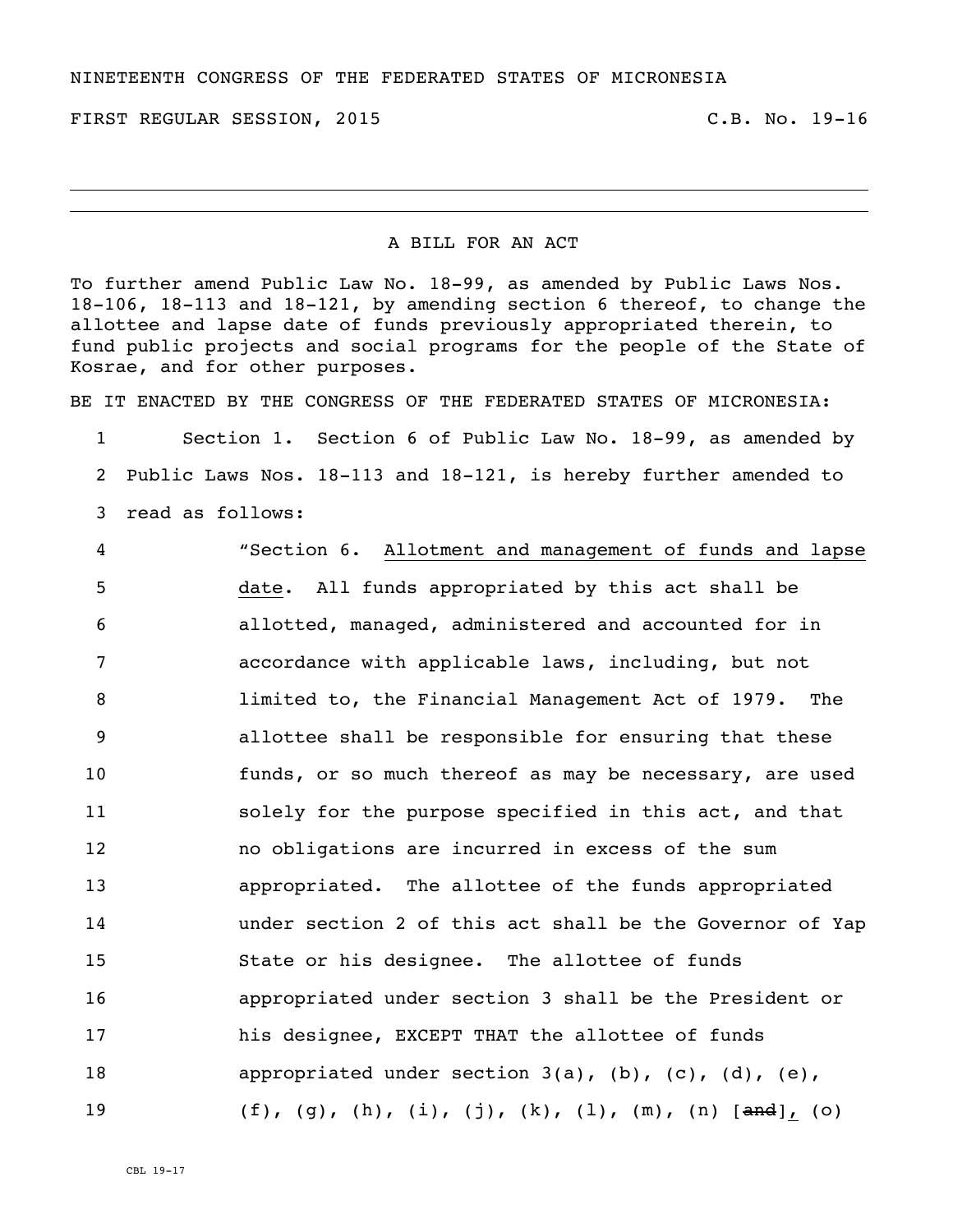C.B. No. 19-16

 and (u) shall be the Mayor of Lelu Town Government. The allottee of funds appropriated under section 4 of this act shall be the President or his designee, EXCEPT that the allottee of funds appropriated under section 4(1)(a) shall be the Secretary of the Department of Education; the allottee of funds appropriated under section  $4(1)(c)$ , (e), and (h) shall be Secretary of the Department of Transportation, Communications and Infrastructure; the allottee of funds appropriated under section 4(1)(d) shall be the Pohnpei Port Authority; the 11 allottee of funds appropriated under section  $4(1)(f)$  shall be the Nett District Government; the allottee of funds appropriated under section 4(1)(g) shall be the Secretary of the Department of Resources and Development; the allottee of funds appropriated under section 4(2)(b) shall be the Mayor of Kapinga Municipal Government; the allottee of funds appropriated under sections 4(3)(b) and 4(4)(a) shall be the Pohnpei Transportation Authority and the allottee of funds appropriated under section 4(3)(g) shall be the COM-FSM Cooperative Extension Service. The allottee of funds appropriated under sections 5(1) and 5(3) of this act shall be the Governor of Chuuk State or his designee. The allottee of funds appropriated under subsection 5(2) of this act shall be the Mortlock Islands Development